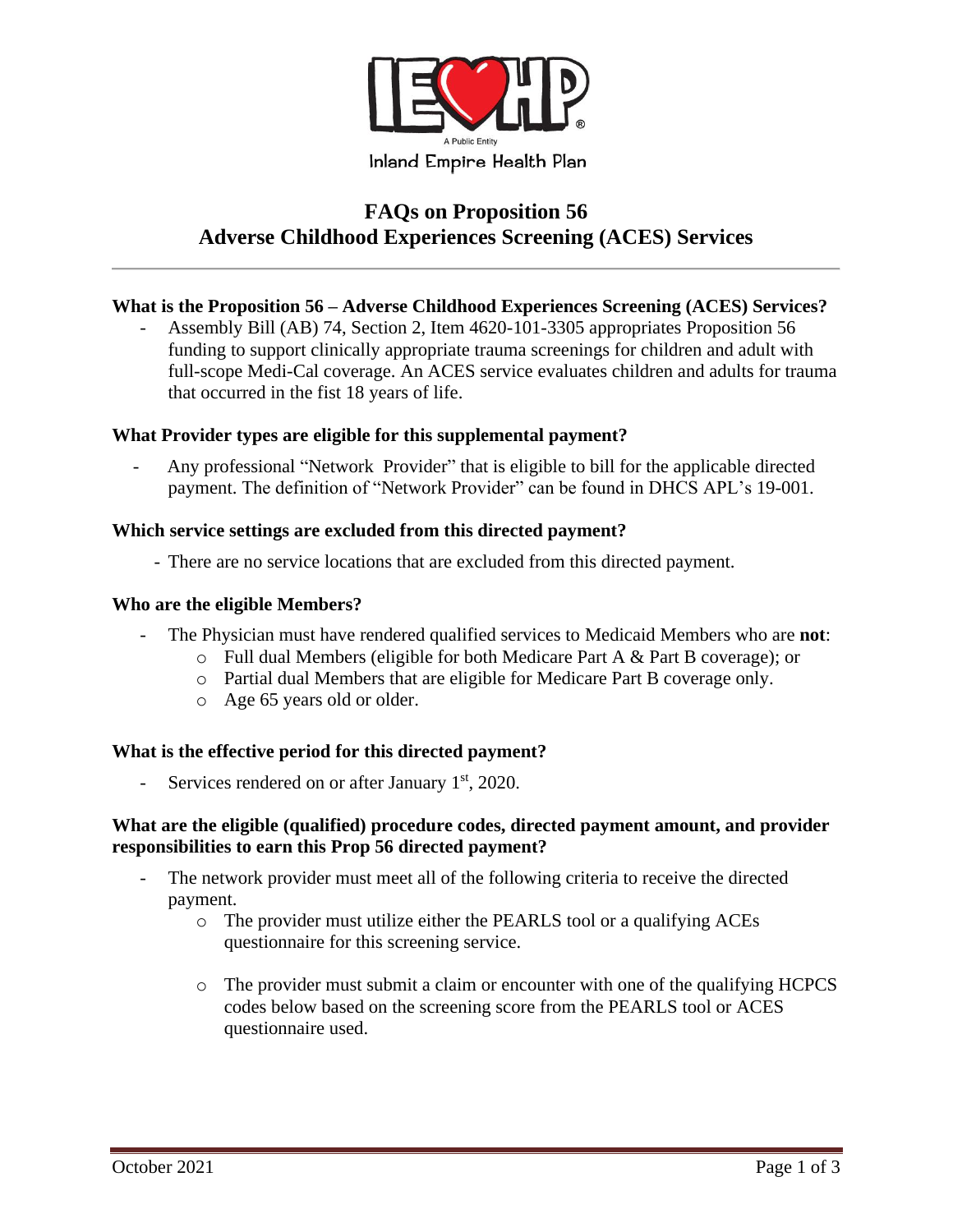| <b>HCPCS Code:</b> | <b>Description:</b>                                                                    | <b>Directed Payment:</b> | Notes:                                                                                   |
|--------------------|----------------------------------------------------------------------------------------|--------------------------|------------------------------------------------------------------------------------------|
| G9919              | Screening performed - results<br>positive and provision of<br>recommendations provided | \$29                     | Bill with this HCPCS code when the<br>patient's ACE score is 4 or greater<br>(high risk) |
| G9920              | Screening performed - results<br>negative                                              | \$29                     | Bill with this HCPCS code when the<br>patient's ACE score is between 0-3<br>(low risk)   |

- o The provider must maintain all documentation in the Member's medical record of screening. This documentation must be available upon request from IEHP and/or DHCS.
- o Commencing July 1st, 2020 and forward, contracted providers must have taken certified training, self-attested to completing the training, and be on the DHCS' list of providers that have completed the state-sponsored trauma-informed care training in order to continue to receive the directed payment for ACEs screenings. The DHCS sponsored provider training is now available at [https://training.acesaware.org/.](https://training.acesaware.org/)

# **How often can providers perform this screening?**

- Providers may screen Members utilizing a qualifying ACES questionnaire or PEARLS tool as often as deemed appropriate and medically necessary. However, IEHP will only make one directed payment of \$29 per contracted provider per member per year for child screenings (less than 21 years of age on date of service) using the PREALS tool or ACEs questionnaire (based on age appropriateness). IEHP will make one directed payment of \$29 per provider per member per lifetime for an adult screening (between age 21 and less than age 65 on date of service) using a qualified ACEs questionnaire.

### **How do we determine the payee for these payments?**

IEHP will pay the Prop 56 payment to the billing Provider and billing tax ID associated with the eligible claim or encounter.

### **How is the payment processed?**

- For providers that submit claims to IPAs for this service, IPAs are not responsible for payment, but IPAs will send the encounter to IEHP and IEHP will issue the eligible Prop 56 payment after IEHP receives the encounter.
- For providers that submit claims to IEHP for this service, the claim will be adjudicated with a zero dollar payment and with reason code "P03: PROP56Payment – Charges exceeds fee schedule/ maximum allowable or contracted/legislated fee arrangement. Further installment payments are forthcoming."
	- o The reason for this adjudication status and explanation code is because IEHP will issue payments for this program separately (outside from our claims payment process), due to the specific program criteria that needs to be met before payments can be issued. Please see Prop 56 payment schedule for timing of payments.